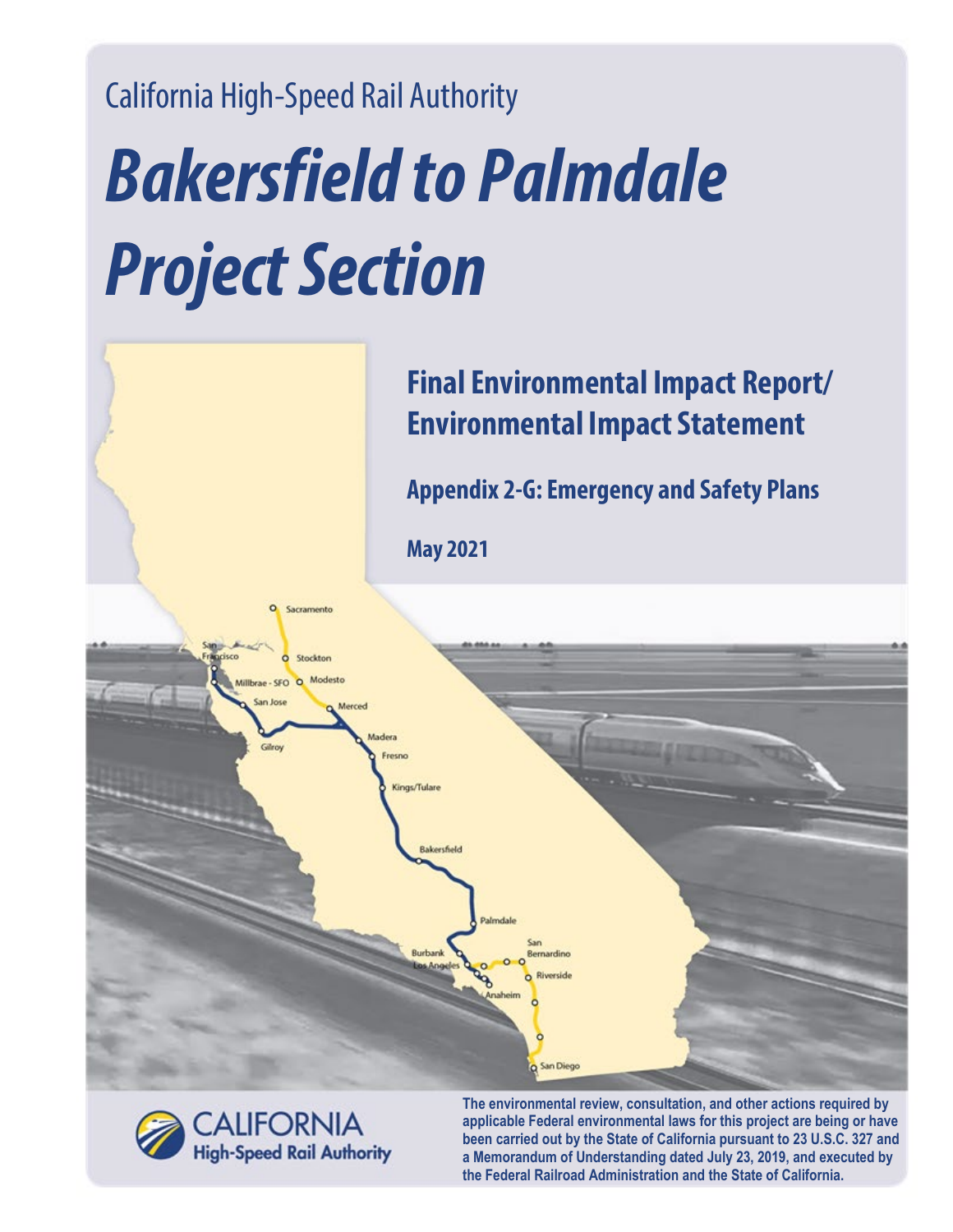

**This page intentionally left blank** 

May 2021 California High-Speed Rail Authority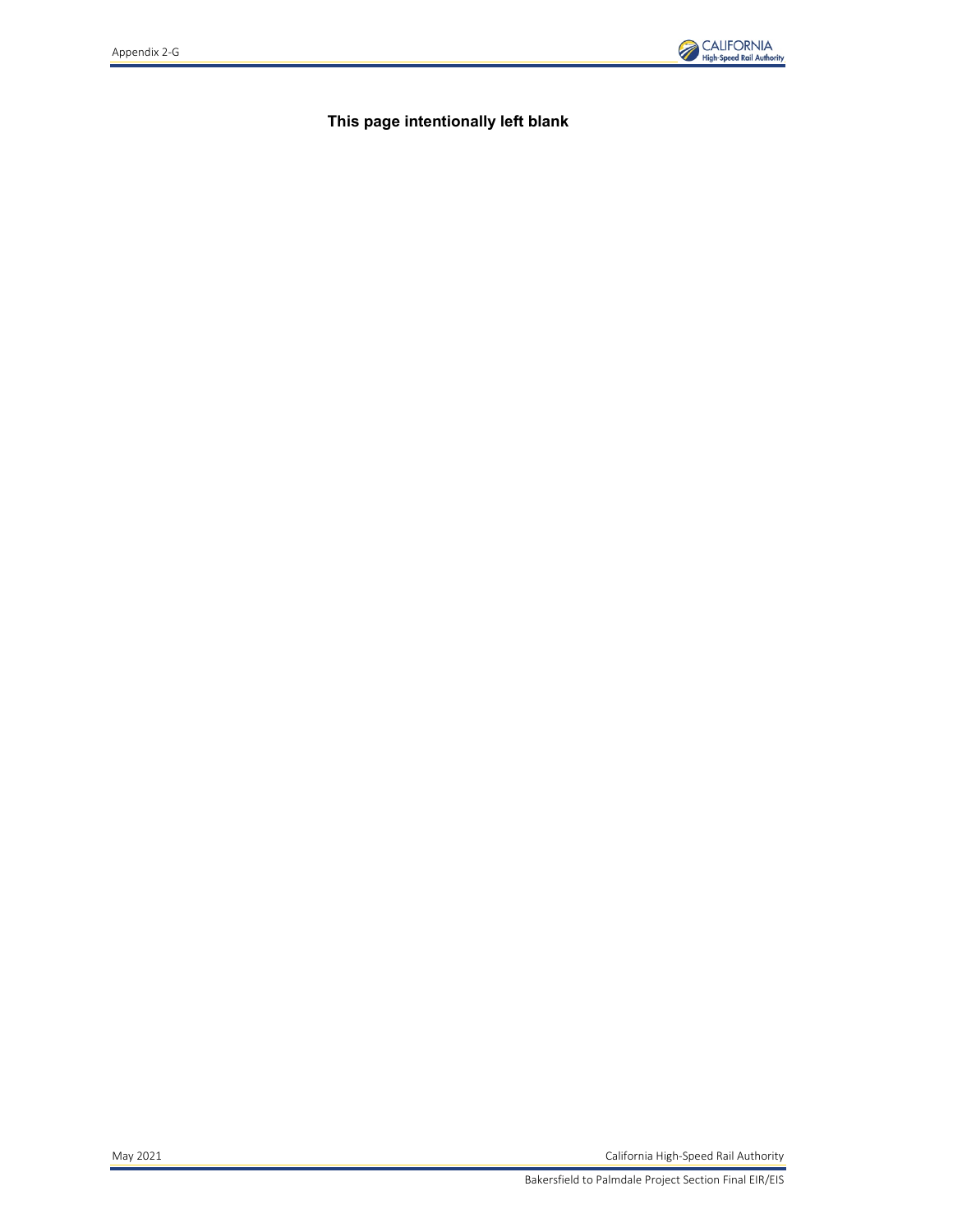

## **APPENDIX 2-G: EMERGENCY AND SAFETY PLANS**

| Jurisdiction/<br><b>Organization</b>    | <b>Safety Plan</b>                                                                                                                                                                                                                                                                                                                                                                                                                                                                                                                                                                                                                                                                                                                                                                                                                                                                                         |
|-----------------------------------------|------------------------------------------------------------------------------------------------------------------------------------------------------------------------------------------------------------------------------------------------------------------------------------------------------------------------------------------------------------------------------------------------------------------------------------------------------------------------------------------------------------------------------------------------------------------------------------------------------------------------------------------------------------------------------------------------------------------------------------------------------------------------------------------------------------------------------------------------------------------------------------------------------------|
| California High-Speed Rail<br>Authority | California High-Speed Rail Authority Safety and Security Management Plan<br>$\bullet$<br>(2013)                                                                                                                                                                                                                                                                                                                                                                                                                                                                                                                                                                                                                                                                                                                                                                                                            |
| Kern County                             | Kern County General Plan (2009)<br>$\bullet$<br>Kern County Emergency Operations Plan (2008)<br>$\bullet$<br>Kern County Municipal Code, Chapter 2.66: Emergency Services (1990)<br>$\bullet$<br>Terrorism Response and Recovery Contingency Plan (2003)<br>$\bullet$<br>Kern Multi-Jurisdiction Hazard Mitigation Plan (2012)<br>$\bullet$<br>Emergency Alert System Plan (2014)<br>$\bullet$<br>Policy/Procedures Manual, Chapter 16: Emergency Preparedness (2009)<br>$\bullet$                                                                                                                                                                                                                                                                                                                                                                                                                         |
| Los Angeles County                      | County of Los Angeles Emergency Response Plan (2011)<br>$\bullet$<br>Los Angeles County All-Hazard Mitigation Plan (2014)<br>$\bullet$<br>Los Angeles County General Plan, Public Review Draft (2015)<br>$\bullet$<br>Los Angeles County Municipal Code, Chapter 2.68: Emergency Services (2003)<br>$\bullet$<br>County of Los Angeles General Plan (1980)<br>$\bullet$<br>County of Los Angeles Emergency Survival Guide (2015)<br>$\bullet$<br>National Preparedness Goal Project, Part 1: NIMS Implementation Plan (2005)<br>$\bullet$<br>Emergency Public Information Plan (2003)<br>$\bullet$<br>Tsunami Annex (2006)<br>$\bullet$<br>Spontaneous Volunteer Management Annex (2009)<br>$\bullet$<br>Terrorism Plan (2003)<br>$\bullet$<br>Los Angeles County Emergency Repatriation Plan (1996)<br>$\bullet$<br>Los Angeles County Operational Area Family Assistance Center Plan (2010)<br>$\bullet$ |
| City of Bakersfield                     | Metropolitan Bakersfield General Plan (2007)<br>$\bullet$<br>City of Bakersfield Municipal Code, Chapter 2.40: Emergency Services (2009)<br>$\bullet$                                                                                                                                                                                                                                                                                                                                                                                                                                                                                                                                                                                                                                                                                                                                                      |
| Keene CDP                               | Keene Ranch Specific Plan (1997)<br>$\bullet$                                                                                                                                                                                                                                                                                                                                                                                                                                                                                                                                                                                                                                                                                                                                                                                                                                                              |
| Golden Hills CDP                        | Golden Hills Specific Plan (1986)<br>$\bullet$                                                                                                                                                                                                                                                                                                                                                                                                                                                                                                                                                                                                                                                                                                                                                                                                                                                             |
| City of Tehachapi                       | City of Tehachapi EOC, Volume One: EOC Guidebook and Section Checklists<br>$\bullet$<br>(2013)<br>City of Tehachapi EOC, Volume Two: NIMS and Standardized Emergency<br>Management System (2013)<br>Greater Tehachapi Area Specific and Community Plan Draft (2010)<br>City of Tehachapi General Plan (2012)<br>٠<br>City of Tehachapi Municipal Code, Chapter 2.36: Emergency Services and Riot<br>$\bullet$<br>Control (1970)                                                                                                                                                                                                                                                                                                                                                                                                                                                                            |
| Rosamond CDP                            | Rosamond Specific Plan (2008)<br>$\bullet$                                                                                                                                                                                                                                                                                                                                                                                                                                                                                                                                                                                                                                                                                                                                                                                                                                                                 |
| City of Lancaster                       | City of Lancaster Code of Ordinances, Chapter 2.36: Disaster Council (2015)<br>$\bullet$<br>City of Lancaster Code of Ordinances, Chapter 2.48: Emergency Plan (2009)<br>$\bullet$<br>City of Lancaster Emergency Operations Plan (2010)<br>$\bullet$<br>City of Lancaster General Plan 2030 (2009)<br>$\bullet$<br>Downtown Lancaster Specific Plan (2008)<br>$\bullet$<br>City of Lancaster Hazard Mitigation Plan (2013)<br>$\bullet$                                                                                                                                                                                                                                                                                                                                                                                                                                                                   |